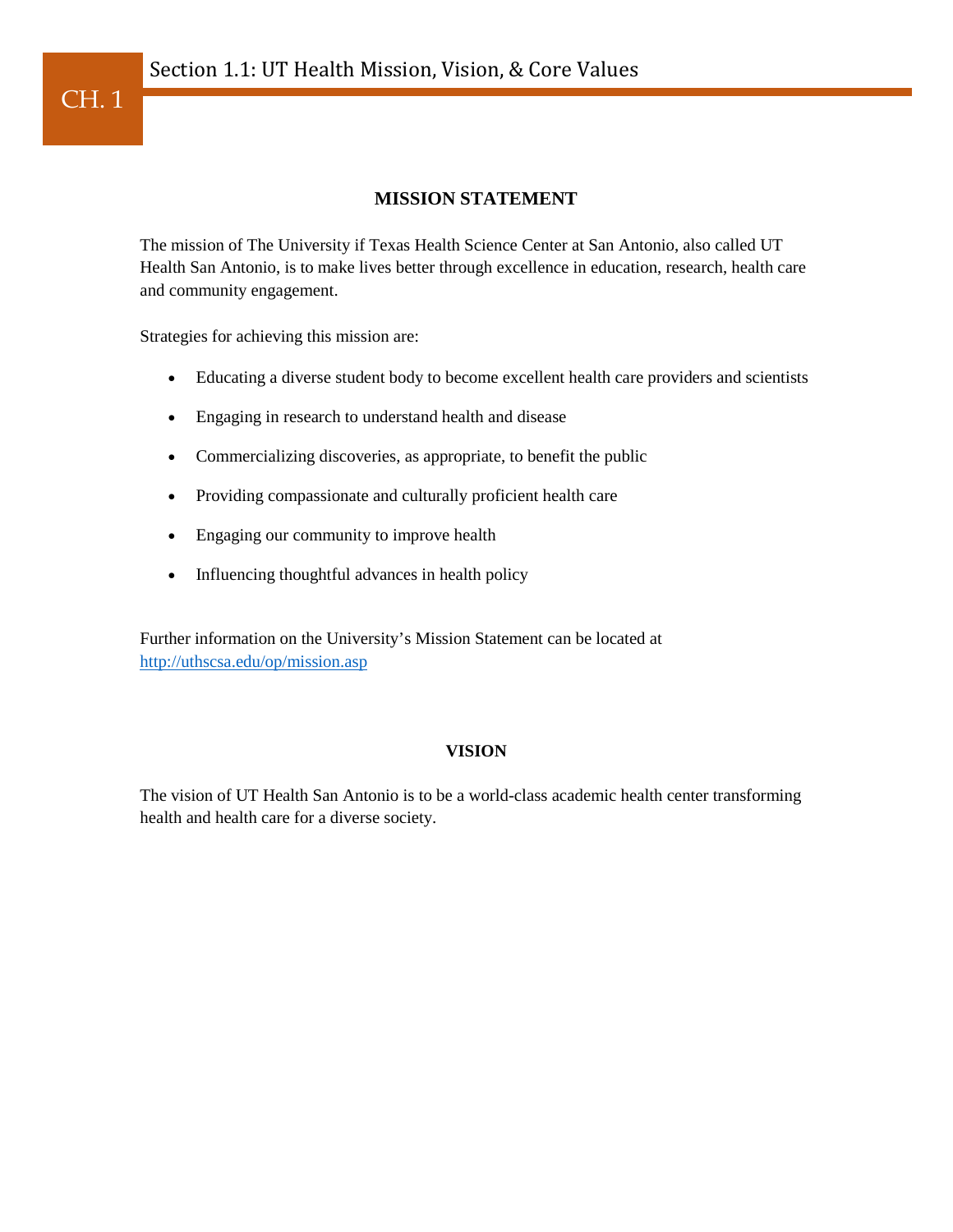### **CORE VALUES**

The core values of UT Health San Antonio are:

**Accountability:** We are committed to responsible and transparent stewardship of university resources.

**Diversity:** We strive for inclusivity across the university.

**Excellence:** We continue to strive for excellence through creativity, innovation and dedication.

**Innovation:** We discover, create, develop and measure new, exciting and effective methods of education or pedagogy, research and clinical care.

**Integrity:** We are truthful, equitable and committed to intellectual honesty.

**Professionalism:** We will maintain the highest standards of professionalism through ethical behavior, life-long learning and respect for all members of the university.

**Teamwork and Collaboration:** We support each other and promote interprofessional collaboration.

**Tradition:** We learn from our history, create an optimistic future and promote the unique nature of the health science center environment.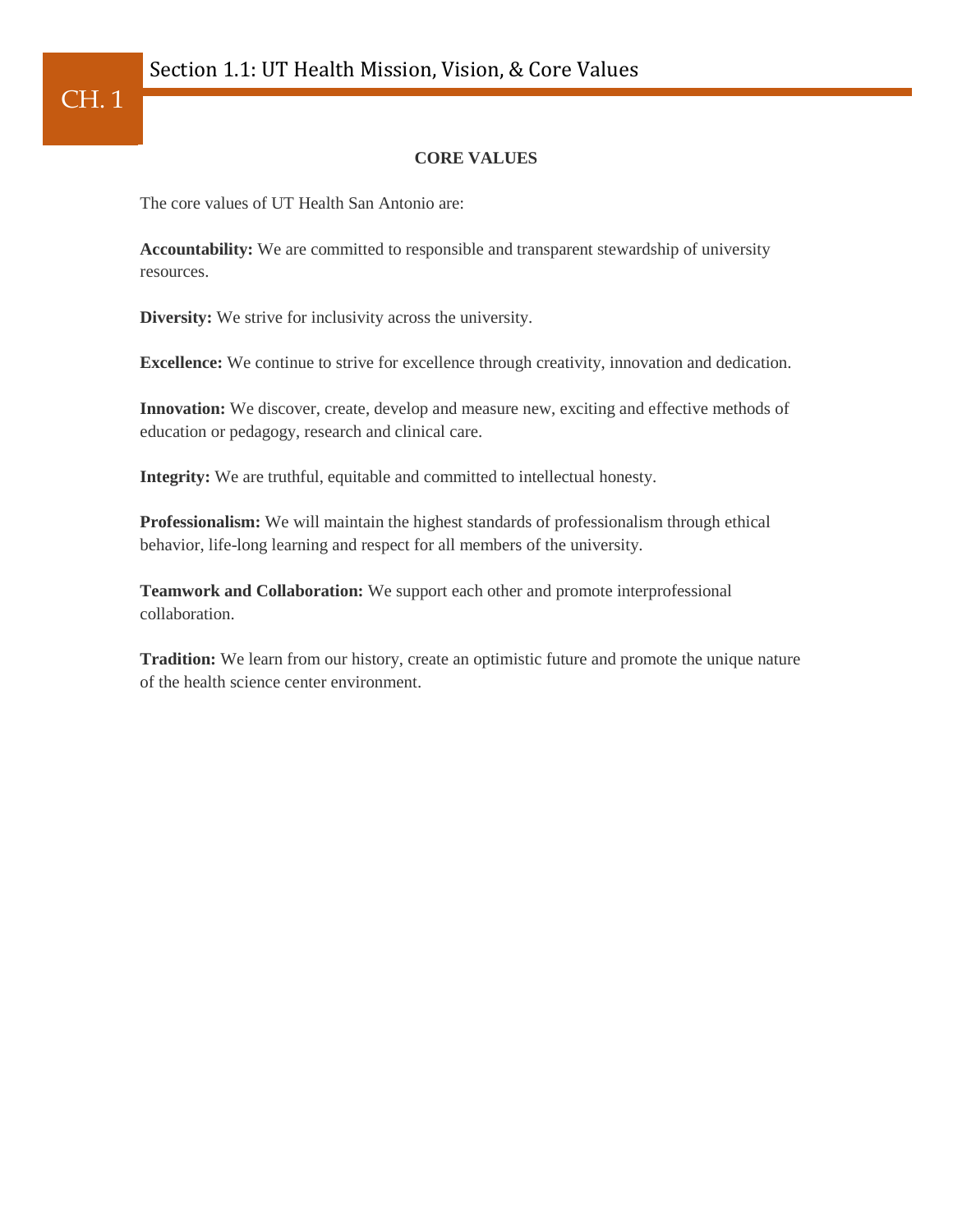CH. 1

## **STRATEGIC VISION**

| <b>Vision</b>     | To be a world-class academic health center transforming health and health care for a diverse society.                                                                                                                            |                                                                                                                                                                                                                                                                                                |                                                                      |                                                                                                                                                                                                                        |                                                  |                                                                                                                                                                                                                                                        |                                                                                |                                                                                                                                                                                                            |  |
|-------------------|----------------------------------------------------------------------------------------------------------------------------------------------------------------------------------------------------------------------------------|------------------------------------------------------------------------------------------------------------------------------------------------------------------------------------------------------------------------------------------------------------------------------------------------|----------------------------------------------------------------------|------------------------------------------------------------------------------------------------------------------------------------------------------------------------------------------------------------------------|--------------------------------------------------|--------------------------------------------------------------------------------------------------------------------------------------------------------------------------------------------------------------------------------------------------------|--------------------------------------------------------------------------------|------------------------------------------------------------------------------------------------------------------------------------------------------------------------------------------------------------|--|
| <b>Mission</b>    | To make lives better through excellence in education, research, health care and community engagement.                                                                                                                            |                                                                                                                                                                                                                                                                                                |                                                                      |                                                                                                                                                                                                                        |                                                  |                                                                                                                                                                                                                                                        |                                                                                |                                                                                                                                                                                                            |  |
| <b>Values</b>     | <b>Accountability:</b> We are<br>committed to responsible and                                                                                                                                                                    | Diversity:<br>We strive                                                                                                                                                                                                                                                                        | Excellence:<br>We continue to                                        | <i>Innovation:</i><br>We discover,                                                                                                                                                                                     | <i>Integrity:</i> We are<br>truthful, equitable, | Professionalism:<br>We will maintain                                                                                                                                                                                                                   | Teamwork &<br>Collaboration:                                                   | <i>Tradition:</i> We learn<br>from our history, create                                                                                                                                                     |  |
|                   | transparent stewardship of<br>university resources.                                                                                                                                                                              | for<br>inclusivity<br>across the<br>university.                                                                                                                                                                                                                                                | strive for<br>excellence<br>through<br>creativity,<br>innovation and | create, develop,<br>and measure<br>new, exciting<br>and effective<br>methods of                                                                                                                                        | and committed to<br>intellectual<br>honesty.     | the highest<br>standards of<br>professionalism<br>through ethical<br>behavior, life-                                                                                                                                                                   | We support each<br>other and<br>promote<br>interprofessional<br>collaboration. | an optimistic future and<br>promote the unique<br>nature of the health<br>science center<br>environment.                                                                                                   |  |
|                   |                                                                                                                                                                                                                                  |                                                                                                                                                                                                                                                                                                | dedication                                                           | education or<br>pedagogy,<br>research and<br>clinical care.                                                                                                                                                            |                                                  | long learning,<br>and respect for<br>all members of<br>the university.                                                                                                                                                                                 |                                                                                |                                                                                                                                                                                                            |  |
| <b>Goals</b>      | <b>Education:</b> Be the University<br>that students and faculty<br>choose for its vibrant<br>academic culture, innovative<br>programs and service to the<br>community, state and region.                                        | <b>Research:</b> Continue to<br>develop and grow research<br>programs of excellence and<br>distinction in advancing<br>human health.                                                                                                                                                           |                                                                      | Healthcare: To be the health care<br>provider of choice for Central and<br>South Texas with a focus on patient-<br>centered care.                                                                                      |                                                  | <b>Community Engagement: Foster a</b><br>UT Health San Antonio community<br>partnership that benefits the diverse<br>communities we serve through<br>education, practice and research to<br>meet mutually identified and health<br>education needs.    |                                                                                | <b>Culture of Excellence:</b><br>Foster a culture of<br>professional excellence,<br>collaboration and<br>growth.                                                                                           |  |
| <b>Strategies</b> | 1.1 Enhance student and<br>faculty recruitment<br>efforts that demonstrate<br>UT Health San Antonio's<br>commitment to foster a<br>diverse and inclusive<br>community that is<br>representative of the<br>populations it serves. | Invest in and continue to<br>support priority research<br>themes in: aging, cancer,<br>diabetes, immunology $\&$<br>Infectious diseases,<br>neurosciences and<br>population health/<br>outcomes research<br>1.2 Promote a culture that<br>values research,<br>collaboration and<br>innovation. |                                                                      | Build a primary care network<br>1.1<br>consisting of employed and<br>associated health care providers<br>1.2 Expand our specialist network by<br>selective associations and<br>employment of community<br>specialists. |                                                  | Identify the populations and/or<br>1.1<br>communities to engage on<br>population health needs.<br>1.2 Develop the infrastructure to<br>support our faculty, students and<br>community members to address<br>relevant health and health care<br>issues. |                                                                                | 1.1 Be an employer of<br>choice and retain<br>exceptional talent<br>in San Antonio<br>and South Texas.<br>1.2 Support a culture<br>of excellence<br>through increasing<br>and improving<br>communications. |  |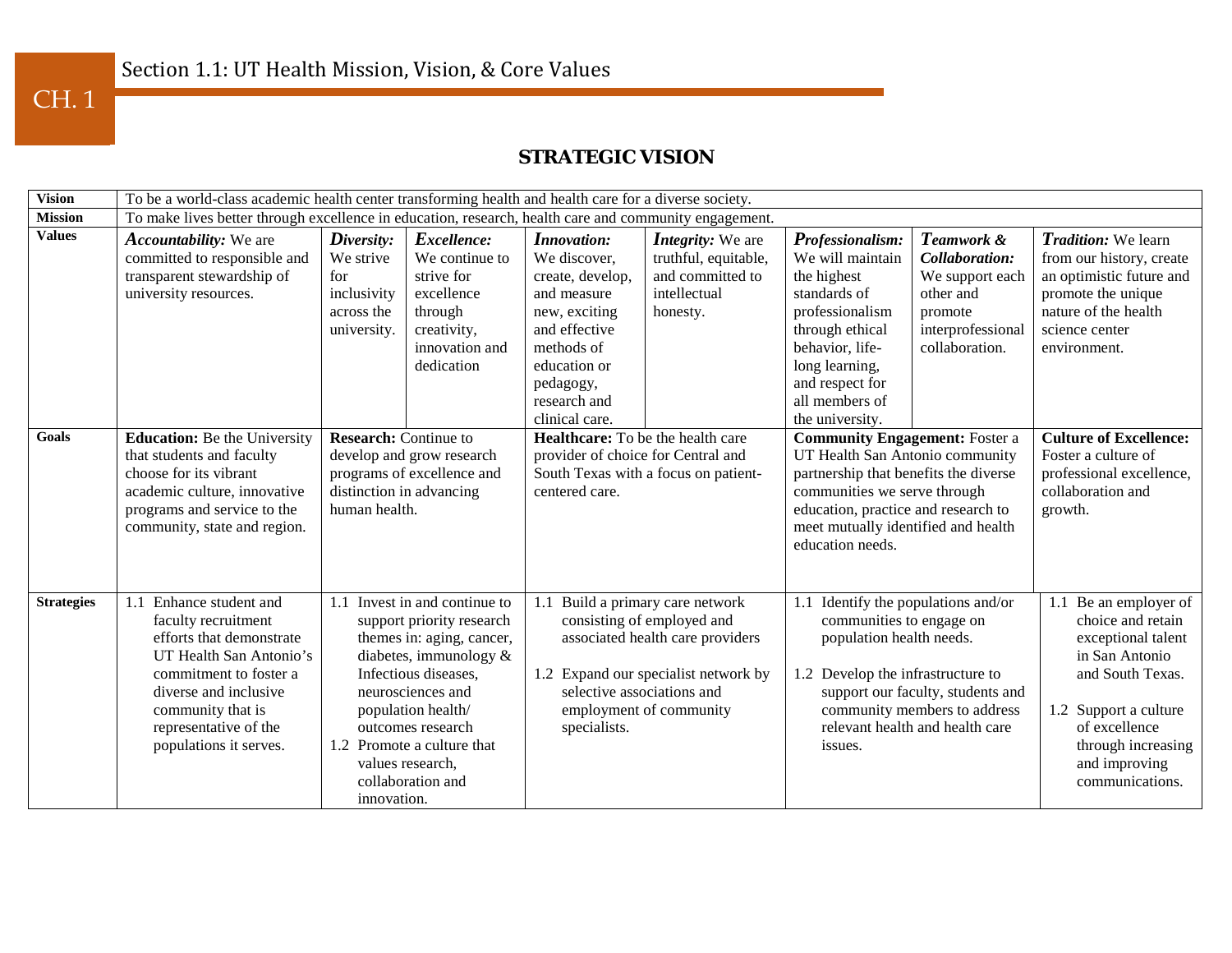## Section 1.1: UT Health Mission, Vision, & Core Values

## CH. 1

| <b>Goals</b>                 | <b>Education:</b> Be the University<br>that students and faculty<br>choose for its vibrant<br>academic culture, innovative<br>programs and service to the<br>community, state and region | <b>Research:</b> Continue to<br>develop and grow research<br>programs of excellence and<br>distinction in advancing<br>human health.                                                                                                                                            | Healthcare: To be the health care<br>provider of choice for Central and<br>South Texas with a focus on patient-<br>centered care. | <b>Community Engagement: Foster a</b><br>UT Health San Antonio community<br>partnership that benefits the diverse<br>communities we serve through<br>education, practice and research to<br>meet mutually identified and health<br>education needs. | <b>Culture of Excellence:</b><br>Foster a culture of<br>professional excellence,<br>collaboration and<br>growth.                                                                                   |
|------------------------------|------------------------------------------------------------------------------------------------------------------------------------------------------------------------------------------|---------------------------------------------------------------------------------------------------------------------------------------------------------------------------------------------------------------------------------------------------------------------------------|-----------------------------------------------------------------------------------------------------------------------------------|-----------------------------------------------------------------------------------------------------------------------------------------------------------------------------------------------------------------------------------------------------|----------------------------------------------------------------------------------------------------------------------------------------------------------------------------------------------------|
| <b>Strategies</b><br>(cont.) | 1.2 Maintain a strong<br>continuous evaluation<br>process to sustain the<br>excellence of your<br>educational programs.                                                                  | 1.4 Enhance the clinical<br>trials infrastructure<br>1.5 Strengthen critical<br>research platforms to<br>support the research<br>priority areas, to include<br>bio-banking,<br>medical/bioinformatics, a<br>science incubator and<br>research cores, institutes<br>and centers. | 1.3 Increase our geographic footprint<br>1.4 Create more nationally recognized<br>clinical program.                               | 1.3 Promote lifelong learning<br>among our students, faculty and<br>community members on the<br>relevant health and healthcare<br>issues of the communities that<br>are served.                                                                     | 1.3 Promote faculty and<br>staff engagement<br>initiatives, and<br>enhance support for<br>faculty and staff<br>development.<br>1.4 Prepare the next<br>generation of<br>organizational<br>leaders. |